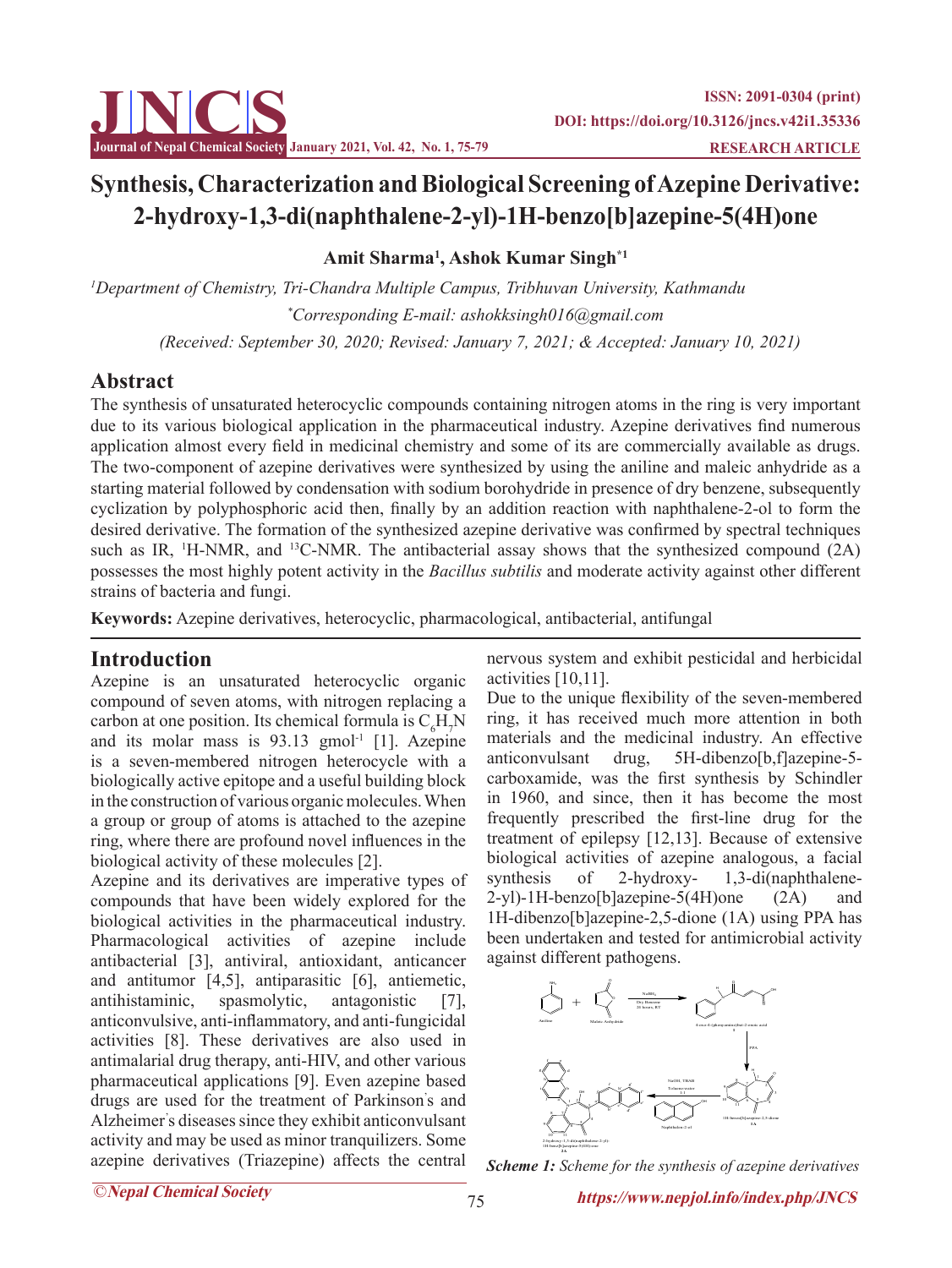## **Materials and Methods**

#### **A typical procedure for the synthesis of 4-oxo-4- (phenylamino)but-2-enoic acid (1)**

Sodium borohydride (0.38 g) in dry benzene (15 mL) was stirred for 15 min. Then, aniline (0.95 mL) was added to it and stirred for an hour. The powdered maleic anhydride (1.48 g) was added to the reaction mixture and stirred for 24 hours.

The reaction mixture was diluted with an equal volume of water. The benzene layer along with precipitate was separated from the aqueous layer. The benzene layer was extracted with  $5\%$  of NaHCO<sub>3</sub> and acidified with 2N HCl. The precipitate was filtered and the crude solid was recrystallized from ethanol to achieve (1) as white solid [8].

#### **A typical procedure for the synthesis of 1H-dibenzo[b]azepine-2,5-dione (1A)**

The compound (1) obtained from the above procedure i.e. 4-oxo-4-(phenylamino)but-2-enoic acid (1.91 g) in PPA (20 mL) was refluxed for 3 hours at 80 ºC and then stirred at room temperature for 12 hours.

The reaction mixture was diluted with cold water and extracted with chloroform  $(3\times20$  mL). The organic layer was washed with 5% NaHCO<sub>3</sub> ( $3 \times 20$  mL) and washed with water  $(3\times20 \text{ mL})$ . The organic layer was dried over anhydrous sodium sulfate and evaporated to dryness. The crude solid was recrystallized with ethanol to achieve (1A) as a brownish white solid [8].

## **Physical properties**

Molecular formula =  $C_{10}H_9NO_2$ , Molecular mass  $=175.18$  gmol<sup>-1</sup>, Color =Brownish white, Yield =74 % Melting point  $=167-169$  °C

IR  $v_{\text{max}}$  (selected bands) cm<sup>-1</sup> = 3344(s), 3084(m), 1675(w), 1573(m), 1379(s), and 994(s). 1 H-NMR  $(500 \text{ MHz}, \text{ DMSO-d}_6) = \delta \text{ ppm}: 7.8614$ -7.7962 (1H, d, H-11), 7.7962-7.7679 (1H, t, H-9), 7.7763-7.6749 (1H, d, H-8), 7.6074-7.5776 (1H, d, t-10), 5.4206 (1H, H-3), and 5.4206 (1H, H-4).

<sup>13</sup>C-NMR (125 MHz, DMSO-d<sub>6</sub>) = δ ppm: 170.6355 (C-5), 147.3104 (C-2), 134.1688 (C-7), 128.9088 (C-9), 128.9088 (C-11), 124.8834 (C-8), 122.9313 (C-6), 122.9313 (C-10), 69.8616 (C-3), and 69.8616 (C-4).

#### **A typical procedure for the synthesis of 2-hydroxy-1,3-di(naphthalene-2-yl)-1H-benzo[b]azepine-5(4H)-one (2A)**

The compound (1A) which was obtained from the above step i.e. 1H-dibenzo[b]Azepine-2,5-dione was taken in a mixture of toluene and water in the ratio of 1:1 and sodium hydroxide was added followed by the tetra-n-butylammonium bromide at room temperature. After 15 minutes, naphthalen-2-ol was added to a reaction mixture, which was heated at 60 ºC for 5 hours. After the completion of the reaction, the reaction mixture was diluted with water 50 mL. The aqueous layer was extracted with ethyl acetate  $(3\times20$  mL), and the combined ethyl acetate layer was washed with 0.1N hydrochloric acid (2×25 mL). Finally, the organic layer was dried over anhydrous sodium sulfate. Then, the compound was recrystallized in ethyl acetate and hexane, to yield (2A) as a light greenish solid [14].

### **Physical properties**

Molecular formula =  $C_{30}H_{21}NO_2$ , Molecular mass = 427.49 gmol<sup>-1</sup>, Color = Light greenish, Yield =  $69\%$ Melting point  $= 212 °C$ 

IR  $v_{\text{max}}$  (selected bands) cm<sup>-1</sup> = 3479(w), 3017-2914(m), 1771(s), 1437(m), 1078(s), and 718(s).

<sup>1</sup>H-NMR (500 MHz, DMSO-d<sub>6</sub>) = δ ppm: 13.406 (1H, s, HO-), 8.100 (1H, H-d'), 8.093 (1H, H-g'), 8.087 (1H, H-g), 8.081 (1H, H-i), 8.076 (1H, H-b'), 8.068 (1H, H-d), 8.025 (1H, H-i'), 8.022 (1H, s, H-b), 8.015 (1H, H-e'), 8.009 (1H, H-f'), 8.004 (1H, d, H-11), 7.998 (1H, H-e), 7.990 (1H, H-j), 7.987 (1H, H-j'), 7.853-7.778 (1H, d, H-8), 7.763-7.603 (1H, dd, H-f), 7.588-7.567 (1H, t, H-10), 7.562-7.55 (1H, dd, H-9), and 5.415 (2H, s, H-4).

<sup>13</sup>C-NMR (125 MHz, DMSO-d<sub>6</sub>) = δ ppm: 171.116 (C-5), 168.998 (C-2), 163.720 (C-7), 163.72 (Ca), 147.787 (C-9), 136.659 (C-11), 136.659 (C-c), 136.659 (C-d), 136.659 (C-h), 136.659 (C-c'), 136.659 (C-h'), 134.654 (C-g'), 134.654 (C-i'), 131.722 (C-8), 131.722 (C-i), 129.396 (C-d'), 129.396 (C-e'), 129.396 (C-f'), 125.825 (C-j'), 125.371 (C-e), 125.371 (C-f), 125.371 (C-g), 125.339 (C-6), 125.339 (C-10), 123.417 (C-b), 123.41 (C-j), 123.41 (C-a'), 123.41 (C-b'), and 70.346 (C-3).

## **Results and Discussion**

The characteristics of the two azepine derivatives, that are 1H-dibenzo[b]azepine-2,5-dione (1A) and 2-hydroxy- 1,3-di(naphthalene-2-yl)-1H-benzo[b] azepine-5(4H)one (2A) are examined by the various spectroscopic parameters such as Fourier-transform infrared spectroscopy and Nuclear magnetic resonance spectroscopy (<sup>1</sup>H-NMR and <sup>13</sup>C-NMR). The biological activities of the compounds are also analyzed.

## **FT-IR analysis**

The FTIR spectra of the studied compound 2A show a weak band for stretching hydroxyl group (-OH) at the range of  $3479 \text{ cm}^{-1}$  due to the properties that exhibit excellent hydrogen bonding and also shows a -OH bending vibration at 1437 cm-1. Furthermore,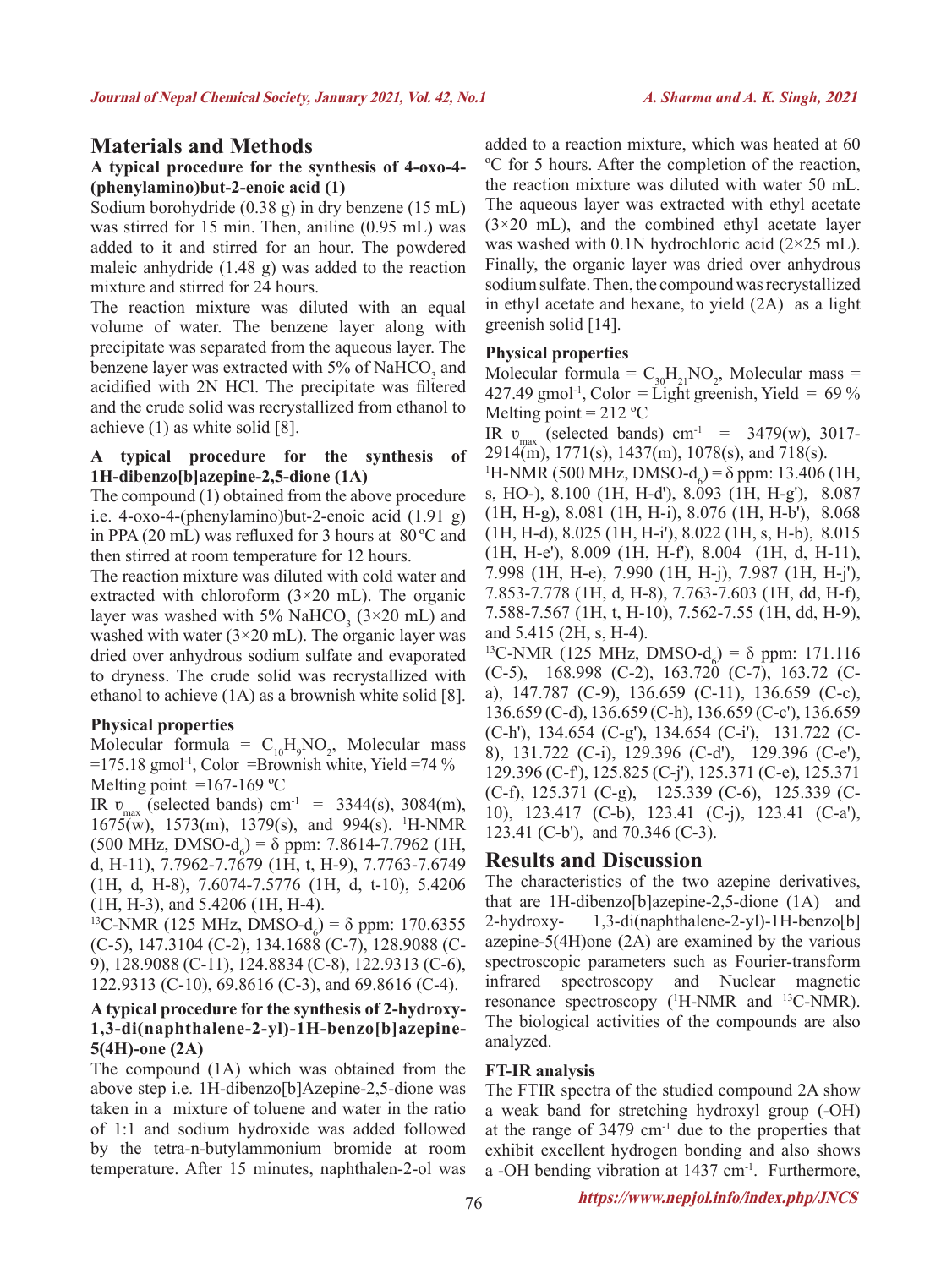medium bands in the range of 3017-2914 cm<sup>-1</sup> are observed for compound 2A are attributed to the stretching vibration of aromatic hydrogen. However, a strong band in the region of 1771 cm<sup>-1</sup> is observed in the spectra due to stretching vibration of the carbonyl group  $(C=O)$  and a strong band at 1078 cm<sup>-1</sup> due to the C-H bend vibration.

Meanwhile, the spectra of compound 1A show a sharp and strong band at 3344 cm-1 is due to the presence of stretching vibration of the N-H bond. The compound exhibit Amide I and Amide II bands at 1675 cm-1 1573 cm-1 respectively. These two bands are due to the C=O stretching vibration and N-H bending vibration respectively. Also, a weak band at the range of 3084 cm-1 is observed which are the bands of aromatic hydrogen.

#### **1 H-NMR analysis**

The signal of most deshielded proton of –OH is observed most downfield at around 13 ppm because



*Figure 1: IR spectra of synthesized compound (1A)*



*Figure 2: IR spectra of synthesized compound (2A)*

this hydrogen is bonded with highly electronegative atom oxygen and α-position is occupied by more electronegative atom nitrogen. On the other hand, the H-4 proton is shielded and is observed upfield at around 5 ppm, it is because of the resonance effects of an oxygen atom and double bond present at the β-position of the H-4 atom and also shows an integration of two protons. The H-9 proton shows a signal at around 7.562-7.55 ppm and the H-f proton shows the signal at around 7.763-7.603, whereas both the proton shows a duplet of duplet. Similarly, the



*Figure 3: 1H-NMR spectra of synthesized compound (1A)*



*Figure 4: 1H-NMR spectra of synthesized compound (2A)*

signals for all the naphthyl protons are deshielded which are observed downfield at around 7.990 - 8.100 ppm.

However, for compound 1A, the proton of H-3 and H-4 are shielded and are observed upfield at around 5.5 ppm, it is because that the proton of doublebonded carbon is a resonance with the two carbonyl group present neighbor to the double bond. Whereas the signal for aromatic proton i.e. H-8, H-9, H-10, and H-11 appears at 7.5776 - 7.8614 ppm.

#### **13C-NMR analysis**

The signal of <sup>13</sup>C-NMR depends upon the carbon atom bonded with the substitution group or atom. The signal of the C-5 position of carbon is more deshielded due to the presence of an oxygen atom. 13C-NMR signals of C-5 in two different compounds 1A and 2A appear at 170.6355 ppm and 171.116 ppm respectively. Similarly, the signal of the C-2 position of carbon is also deshielded due to the presence of a hydroxyl group directly attached to the C-2 Carbon and one nitrogen atom at the  $\alpha$ -position of the azepine ring. The 13C-NMR signals of C-2 in compound 2A appeared at 168.998 ppm. Likewise the 13C-NMR signals of C-8, C-a, and C-a' are also deshielded and appear at 163.70 ppm. It is because of the presence of nitrogen atom directly to that carbon. On the other hand, the signal for C-3 is more shielded and appears upfield with a 70.346 ppm. The signal is upfield due to the presence of double bond and electronegative nitrogen as well as hydroxyl group directly attached to the α-position of C-3, which undergo resonance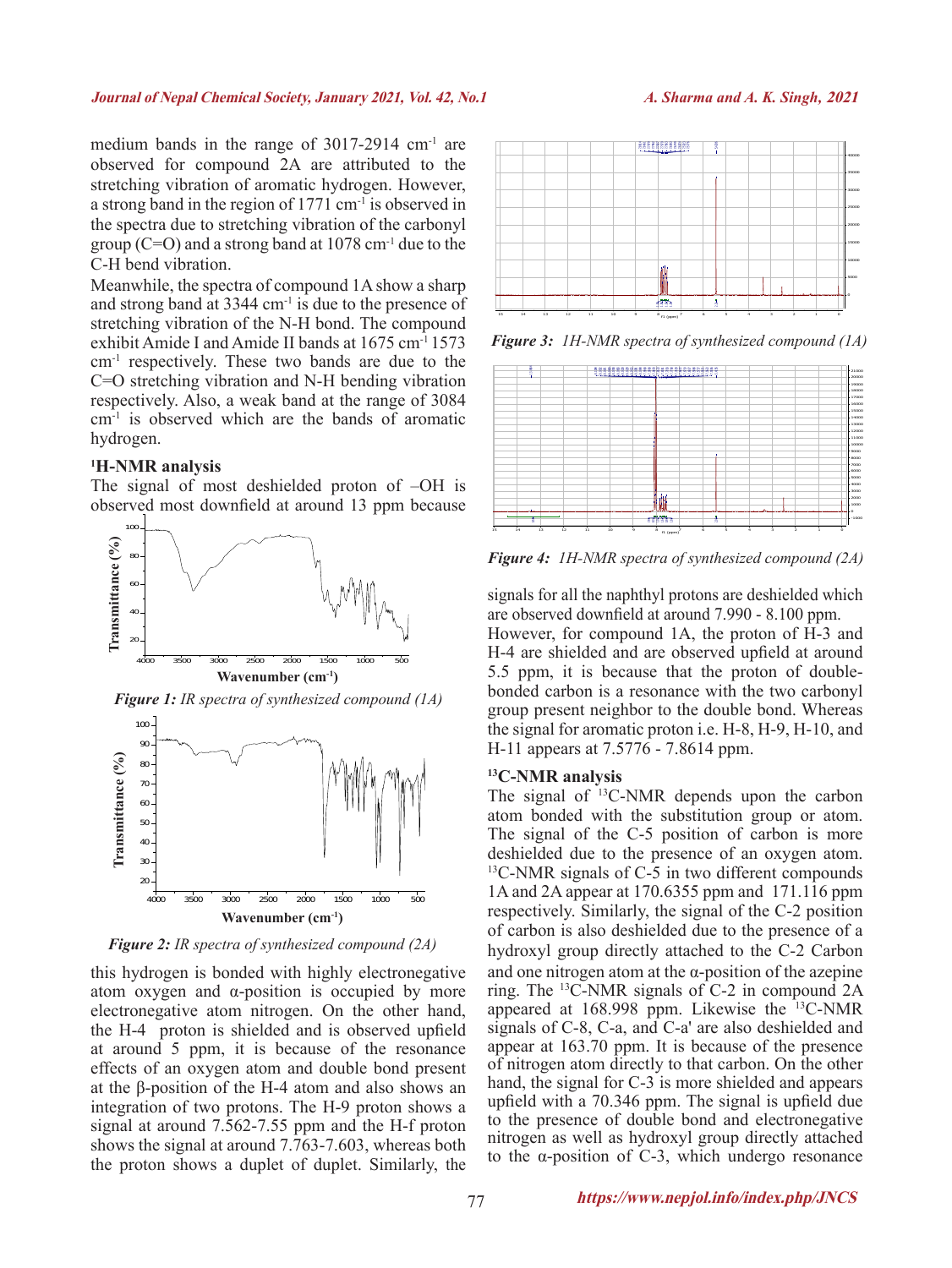#### **Journal of Nepal Chemical Society, January 2021, Vol. 42, No.1** *A. Sharma and A. K. Singh,* **2021**



*Figure 5: 13C-NMR of synthesized compound (1A)*



*Figure 6: 13C-NMR of synthesized compound (2A)*

hybrid. Similarly, the signal for C-4 is overlapped with the signal of the solvent. In a compound  $2\overrightarrow{A}$ , the peaks for the naphthyl carbon are recorded at a range of  $123.417 - 136.659$  ppm.

Although the C-2 Carbon has directly attached more electronegative nitrogen atom and an oxygen atom, it is less deshielded than the C-5 Carbon in compound 1A is due to the presence of a double bond at the α-position of C-2 carbon which undergoes resonance with the lone pair of nitrogen electron and an oxygen atom. The signal for the C-2 carbon atom of compound 1A is recorded at 147.3104 ppm. However, the signal for C-3 carbon is observed at more shielded, with a 69.8616 ppm due to the resonance of double bond with the lone pair of electron of two oxygen atoms. Finally, the signals for the aromatic carbon are recorded at the range of 122.9313 – 134.1668 ppm.

#### **Antimicrobial activity**

The antimicrobial activity of all the synthesized azepine derivatives was studied against two different bacterial strains. One gram-positive i.e *Bacillus subtilis* and another is gram-negative i.e *Enterobacter cloaceae*, using Ofloxacin as the positive control, whereas fungal strain *Aspergillus spp.* using methanol as the solvent control.

*Table 1: Antibacterial activity of synthesized compounds*

| <b>Bacterial</b> | The diameter of the Zone of Inhibition (mm) |                |          |                |           |  |  |
|------------------|---------------------------------------------|----------------|----------|----------------|-----------|--|--|
| <b>Strain</b>    |                                             | Compound (1A)  | Compound |                | Ofloxacin |  |  |
|                  | (2A)                                        |                |          |                |           |  |  |
|                  | l mg/                                       | $5 \text{ mg}$ | l mg/    | $5 \text{ mg}$ | $0.3$ mg/ |  |  |
|                  | mL                                          | mL             | mL       | mL             | mL        |  |  |
| <b>Bacillus</b>  | 12                                          | 13             | 22       | 24             | 42.       |  |  |
| subtilis         |                                             |                |          |                |           |  |  |
| Enterobacter     | 10                                          | 12             | $\theta$ | 06             | 39        |  |  |
| cloaceae         |                                             |                |          |                |           |  |  |

*Table 2: Antifungal activity of synthesized compounds*

| <b>Fungal strain</b> | The diameter of the zone of inhibition (mm) |                |                  |                 |                       |  |  |  |
|----------------------|---------------------------------------------|----------------|------------------|-----------------|-----------------------|--|--|--|
|                      | Compound<br>(1A)                            |                | Compound<br>(2A) |                 | Control<br>(Methanol) |  |  |  |
| Aspergillus spp.     | $400 \mu$ g                                 | 500<br>$\mu$ g | 400<br>μg        | 500<br>μg       | $20 \mu L$            |  |  |  |
|                      | mm                                          | 4 mm           | $9 \text{ mm}$   | $11 \text{ mm}$ | No activity           |  |  |  |

#### **Antibacterial activity**

The zone of inhibition shows by the two synthesized compounds have been tabulated in table 1. The antibacterial activity of the two synthesized compounds viz. 1A and 2A show good activity against the Bacillus subtilis. Compound 2A was found to exhibit the most highly potent activity than the compound 1A in the *Bacillus subtilis*. Against *Enterobacter cloaceae,* compound 2A was found to be inactive at a concentration of 1 mg/mL. The other compound 1A shows the moderated activity at both the concentration.

#### **Antifungal activity**

Against *Aspergillus spp*. the compound 1A was found to be least effective whereas compound 2A exhibit moderate activity.



*Figure 7: Antimicrobial activities of synthesized compounds against (A) Bacillus subtilis (B) Enterobacter cloacae, and (C) Aspergillus spp.*

## $Conclusion$

This study concludes that the two pieces of azepine derivatives were synthesized i.e.